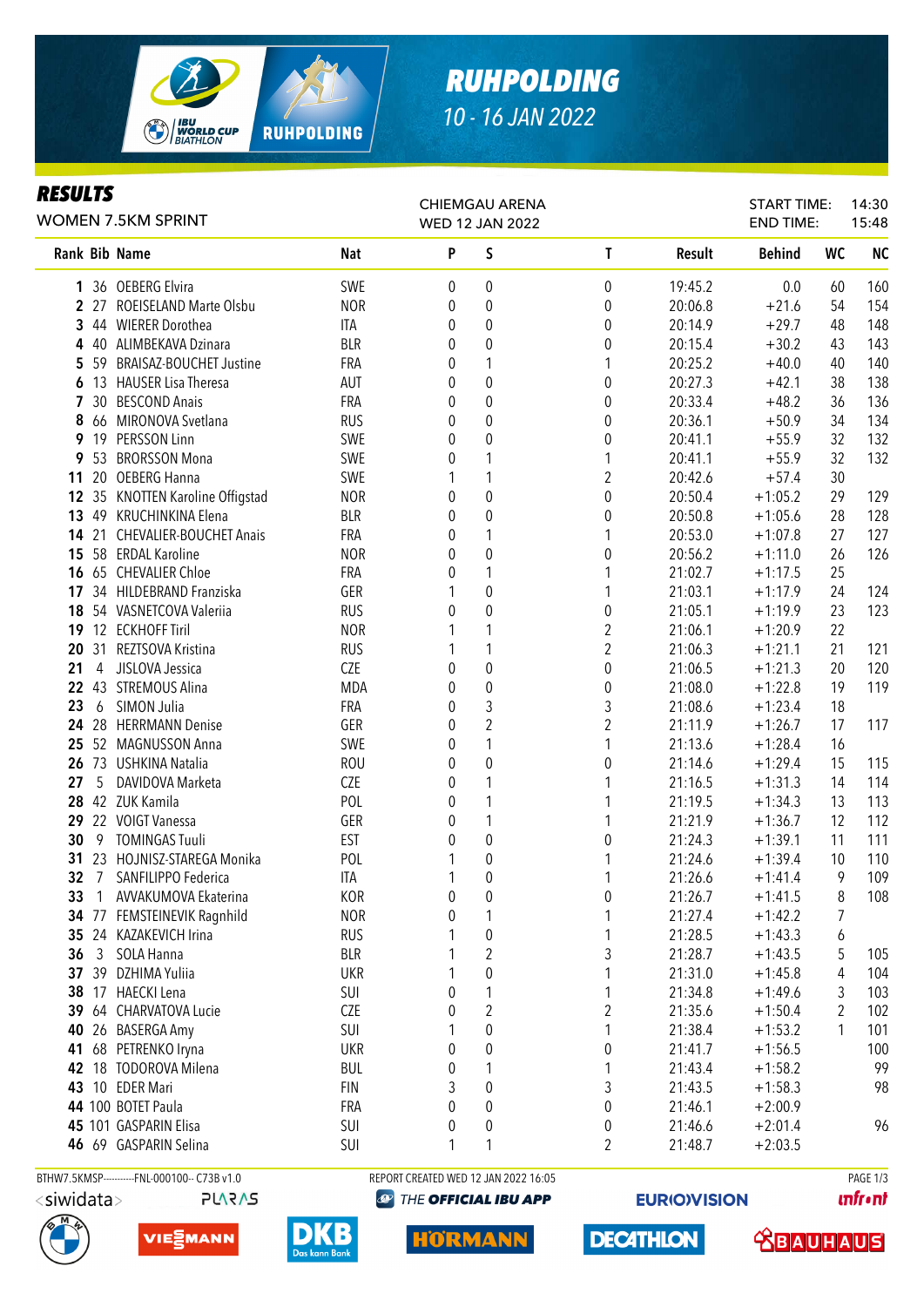

# *RUHPOLDING 10 - 16 JAN 2022*

### *RESULTS*

| P<br>S<br><b>NC</b><br><b>Nat</b><br>T<br><b>WC</b><br>Rank Bib Name<br>Result<br><b>Behind</b><br><b>UKR</b><br>$+2:03.9$<br>94<br>47 15 SEMERENKO Valentina<br>0<br>1<br>21:49.1<br>1<br>$\overline{2}$<br>$\overline{\mathbf{c}}$<br>93<br>48 60 FIALKOVA Ivona<br><b>SVK</b><br>21:50.2<br>$+2:05.0$<br>0<br>$\overline{c}$<br>49 29 NIGMATULLINA Uliana<br><b>RUS</b><br>2<br>0<br>$+2:06.4$<br>21:51.6<br>$\overline{c}$<br>1<br>$+2:12.0$<br>91<br>50 16 BENDIKA Baiba<br>LAT<br>21:57.2<br>$\pmb{0}$<br>90<br>38 DUNKLEE Susan<br><b>USA</b><br>1<br>$+2:12.2$<br>21:57.4<br>51<br>$\overline{2}$<br>2<br>90<br>51 46 MINKKINEN Suvi<br><b>FIN</b><br>$+2:12.2$<br>0<br>21:57.4<br>$\pmb{0}$<br>$\pmb{0}$<br>88<br>53<br>2 VISHNEVSKAYA-SHEPORENKO Galina<br>KAZ<br>$+2:12.4$<br>0<br>21:57.6<br>$\overline{2}$<br>$\overline{2}$<br><b>BLR</b><br>$+2:13.1$<br>54 14 LESHCHANKA Iryna<br>0<br>21:58.3<br>1<br>55 37 LUNDER Emma<br>CAN<br>1<br>21:59.3<br>$+2:14.1$<br>86<br>0<br>CZE<br>1<br>56 56 PUSKARCIKOVA Eva<br>0<br>1<br>22:03.4<br>$+2:18.2$<br>$\pmb{0}$<br>0<br>57 104 SHEVCHENKO Anastasiia<br><b>RUS</b><br>0<br>22:03.6<br>$+2:18.4$<br>$\overline{c}$<br>$\overline{2}$<br>$\pmb{0}$<br>83<br><b>58</b> 25 LIE Lotte<br>BEL<br>22:05.6<br>$+2:20.4$<br>$\pmb{0}$<br>82<br>59 102 KUELM Susan<br><b>EST</b><br>1<br>22:05.9<br>$+2:20.7$<br>$\sqrt{2}$<br>3<br>60 41 HINZ Vanessa<br>GER<br>22:06.2<br>$+2:21.0$<br>$\overline{c}$<br>$\overline{2}$<br>80<br><b>FIN</b><br>0<br>61 83 KINNUNEN Nastassia<br>22:06.9<br>$+2:21.7$<br>1<br>1<br>62 105 VOBORNIKOVA Tereza<br>CZE<br>22:08.0<br>$+2:22.8$<br>0<br>$\mathbf 0$<br>63 80 WIESENSARTER Marion<br>GER<br>1<br>22:10.1<br>$+2:24.9$<br>1<br>$\mathbf 0$<br>64 97 PILCHUK Alina<br><b>BLR</b><br>0<br>22:11.2<br>$+2:26.0$<br>0<br>76<br>65 81 GHILENKO Alla<br><b>MDA</b><br>0<br>0<br>22:12.0<br>$+2:26.8$<br>0<br>$\mathbf 0$<br>66 112 KEBINGER Hanna<br>GER<br>0<br>22:17.1<br>$+2:31.9$<br>0<br>$\overline{2}$<br>$\overline{2}$<br>67 76 KRUCHINKINA Irina<br><b>BLR</b><br>22:21.5<br>$+2:36.3$<br>0<br>$\mathbf 0$<br>1<br>22:23.4<br>$+2:38.2$<br>73<br>68 88 CHU Yuanmeng<br><b>CHN</b><br>$\overline{2}$<br>1<br>72<br>22:26.9<br>69 78 BULINA Sanita<br>LAT<br>$+2:41.7$<br>70 99 DING Yuhuan<br>1<br>1<br>$+2:41.8$<br>71<br><b>CHN</b><br>22:27.0<br>0<br>$\overline{2}$<br>$\overline{2}$<br><b>EST</b><br>22:27.2<br>$+2:42.0$<br>70<br>71 72 OJA Regina<br>0<br>3<br>3<br>69<br>72 71 MAEDA Sari<br><b>JPN</b><br>22:28.5<br>$+2:43.3$<br>0<br>$\overline{2}$<br>$\overline{c}$<br>68<br>73 84 TANG Jialin<br><b>CHN</b><br>22:30.9<br>$+2:45.7$<br>0<br>$\pmb{0}$<br>1<br>67<br>74 108 BEAUDRY Sarah<br>CAN<br>22:31.1<br>$+2:45.9$<br>1<br>$\overline{2}$<br>2<br>66<br>75 67 COMOLA Samuela<br><b>ITA</b><br>0<br>22:31.3<br>$+2:46.1$<br>76 32 EGAN Clare<br>2<br>$\pmb{0}$<br>$\overline{\mathbf{c}}$<br><b>USA</b><br>22:31.8<br>$+2:46.6$<br>65<br>77 75 REMENOVA Maria<br><b>SVK</b><br>0<br>1<br>1<br>22:35.8<br>64<br>$+2:50.6$<br>78<br>8<br><b>INNERHOFER Katharina</b><br>AUT<br>0<br>4<br>4<br>22:36.0<br>$+2:50.8$<br>63<br>79 82 SCHWAIGER Julia<br>AUT<br>$\overline{2}$<br>1<br>3<br>62<br>22:37.2<br>$+2:52.0$<br>3<br>0<br>3<br>80 48 GASPARIN Aita<br><b>SUI</b><br>22:39.6<br>$+2:54.4$<br>$\overline{c}$<br>$\overline{c}$<br>81 85 IRWIN Deedra<br><b>USA</b><br>0<br>59<br>22:40.4<br>$+2:55.2$<br>$\pmb{0}$<br>82 45 BLASHKO Darya<br><b>UKR</b><br>1<br>22:44.2<br>$+2:59.0$<br>$\pmb{0}$<br>1<br>83 51 RIEDER Christina<br>AUT<br>22:46.4<br>$+3:01.2$<br>$\sqrt{2}$<br>3<br>84 111 CARRARA Michela<br>ITA<br>22:47.3<br>$+3:02.1$<br>1<br>1<br>51<br>85 11 TACHIZAKI Fuyuko<br><b>JPN</b><br>0<br>22:47.8<br>$+3:02.6$<br>$\overline{\mathbf{c}}$<br>86 55 TALIHAERM Johanna<br><b>EST</b><br>1<br>22:52.7<br>$+3:07.5$<br>$\pmb{0}$<br>1<br><b>CHN</b><br>87 103 ZHANG Yan<br>22:53.5<br>$+3:08.3$<br>$\overline{\mathbf{c}}$<br>1<br>88 107 MERKUSHYNA Anastasiya<br><b>UKR</b><br>22:54.6<br>$+3:09.4$<br>5<br>1<br>89 57 VITTOZZI Lisa<br>22:55.5<br>$+3:10.3$<br>ITA<br>4<br>4<br>4<br>90 33 FIALKOVA Paulina<br><b>SVK</b><br>0<br>22:55.8<br>$+3:10.6$<br>41<br>91 70 DICKSON Emily<br>39<br>CAN<br>0<br>1<br>22:58.1<br>$+3:12.9$<br>$\overline{2}$<br>$\overline{2}$<br>92 50 KLEMENCIC Polona<br>SLO<br>37<br>4<br>23:01.0<br>$+3:15.8$<br>BTHW7.5KMSP-----------FNL-000100-- C73B v1.0<br>REPORT CREATED WED 12 JAN 2022 16:05<br>PAGE 2/3 | <b>WOMEN 7.5KM SPRINT</b> |  |  |  | <b>CHIEMGAU ARENA</b><br>WED 12 JAN 2022 |  | START TIME:<br><b>END TIME:</b> | 14:30<br>15:48 |
|--------------------------------------------------------------------------------------------------------------------------------------------------------------------------------------------------------------------------------------------------------------------------------------------------------------------------------------------------------------------------------------------------------------------------------------------------------------------------------------------------------------------------------------------------------------------------------------------------------------------------------------------------------------------------------------------------------------------------------------------------------------------------------------------------------------------------------------------------------------------------------------------------------------------------------------------------------------------------------------------------------------------------------------------------------------------------------------------------------------------------------------------------------------------------------------------------------------------------------------------------------------------------------------------------------------------------------------------------------------------------------------------------------------------------------------------------------------------------------------------------------------------------------------------------------------------------------------------------------------------------------------------------------------------------------------------------------------------------------------------------------------------------------------------------------------------------------------------------------------------------------------------------------------------------------------------------------------------------------------------------------------------------------------------------------------------------------------------------------------------------------------------------------------------------------------------------------------------------------------------------------------------------------------------------------------------------------------------------------------------------------------------------------------------------------------------------------------------------------------------------------------------------------------------------------------------------------------------------------------------------------------------------------------------------------------------------------------------------------------------------------------------------------------------------------------------------------------------------------------------------------------------------------------------------------------------------------------------------------------------------------------------------------------------------------------------------------------------------------------------------------------------------------------------------------------------------------------------------------------------------------------------------------------------------------------------------------------------------------------------------------------------------------------------------------------------------------------------------------------------------------------------------------------------------------------------------------------------------------------------------------------------------------------------------------------------------------------------------------------------------------------------------------------------------------------------------------------------------------------------------------------------------------------------------------------------------------------------------------------------------------------------------------------------------------------------------------------------------------------------------------------------------------------------------------------------------------------------------------------------------------------------------------------------------------------------------------------------------------------------------------------------------------------------------------------------------------------------------------------|---------------------------|--|--|--|------------------------------------------|--|---------------------------------|----------------|
|                                                                                                                                                                                                                                                                                                                                                                                                                                                                                                                                                                                                                                                                                                                                                                                                                                                                                                                                                                                                                                                                                                                                                                                                                                                                                                                                                                                                                                                                                                                                                                                                                                                                                                                                                                                                                                                                                                                                                                                                                                                                                                                                                                                                                                                                                                                                                                                                                                                                                                                                                                                                                                                                                                                                                                                                                                                                                                                                                                                                                                                                                                                                                                                                                                                                                                                                                                                                                                                                                                                                                                                                                                                                                                                                                                                                                                                                                                                                                                                                                                                                                                                                                                                                                                                                                                                                                                                                                                                                                      |                           |  |  |  |                                          |  |                                 |                |
|                                                                                                                                                                                                                                                                                                                                                                                                                                                                                                                                                                                                                                                                                                                                                                                                                                                                                                                                                                                                                                                                                                                                                                                                                                                                                                                                                                                                                                                                                                                                                                                                                                                                                                                                                                                                                                                                                                                                                                                                                                                                                                                                                                                                                                                                                                                                                                                                                                                                                                                                                                                                                                                                                                                                                                                                                                                                                                                                                                                                                                                                                                                                                                                                                                                                                                                                                                                                                                                                                                                                                                                                                                                                                                                                                                                                                                                                                                                                                                                                                                                                                                                                                                                                                                                                                                                                                                                                                                                                                      |                           |  |  |  |                                          |  |                                 |                |
|                                                                                                                                                                                                                                                                                                                                                                                                                                                                                                                                                                                                                                                                                                                                                                                                                                                                                                                                                                                                                                                                                                                                                                                                                                                                                                                                                                                                                                                                                                                                                                                                                                                                                                                                                                                                                                                                                                                                                                                                                                                                                                                                                                                                                                                                                                                                                                                                                                                                                                                                                                                                                                                                                                                                                                                                                                                                                                                                                                                                                                                                                                                                                                                                                                                                                                                                                                                                                                                                                                                                                                                                                                                                                                                                                                                                                                                                                                                                                                                                                                                                                                                                                                                                                                                                                                                                                                                                                                                                                      |                           |  |  |  |                                          |  |                                 |                |
|                                                                                                                                                                                                                                                                                                                                                                                                                                                                                                                                                                                                                                                                                                                                                                                                                                                                                                                                                                                                                                                                                                                                                                                                                                                                                                                                                                                                                                                                                                                                                                                                                                                                                                                                                                                                                                                                                                                                                                                                                                                                                                                                                                                                                                                                                                                                                                                                                                                                                                                                                                                                                                                                                                                                                                                                                                                                                                                                                                                                                                                                                                                                                                                                                                                                                                                                                                                                                                                                                                                                                                                                                                                                                                                                                                                                                                                                                                                                                                                                                                                                                                                                                                                                                                                                                                                                                                                                                                                                                      |                           |  |  |  |                                          |  |                                 |                |
|                                                                                                                                                                                                                                                                                                                                                                                                                                                                                                                                                                                                                                                                                                                                                                                                                                                                                                                                                                                                                                                                                                                                                                                                                                                                                                                                                                                                                                                                                                                                                                                                                                                                                                                                                                                                                                                                                                                                                                                                                                                                                                                                                                                                                                                                                                                                                                                                                                                                                                                                                                                                                                                                                                                                                                                                                                                                                                                                                                                                                                                                                                                                                                                                                                                                                                                                                                                                                                                                                                                                                                                                                                                                                                                                                                                                                                                                                                                                                                                                                                                                                                                                                                                                                                                                                                                                                                                                                                                                                      |                           |  |  |  |                                          |  |                                 |                |
|                                                                                                                                                                                                                                                                                                                                                                                                                                                                                                                                                                                                                                                                                                                                                                                                                                                                                                                                                                                                                                                                                                                                                                                                                                                                                                                                                                                                                                                                                                                                                                                                                                                                                                                                                                                                                                                                                                                                                                                                                                                                                                                                                                                                                                                                                                                                                                                                                                                                                                                                                                                                                                                                                                                                                                                                                                                                                                                                                                                                                                                                                                                                                                                                                                                                                                                                                                                                                                                                                                                                                                                                                                                                                                                                                                                                                                                                                                                                                                                                                                                                                                                                                                                                                                                                                                                                                                                                                                                                                      |                           |  |  |  |                                          |  |                                 |                |
|                                                                                                                                                                                                                                                                                                                                                                                                                                                                                                                                                                                                                                                                                                                                                                                                                                                                                                                                                                                                                                                                                                                                                                                                                                                                                                                                                                                                                                                                                                                                                                                                                                                                                                                                                                                                                                                                                                                                                                                                                                                                                                                                                                                                                                                                                                                                                                                                                                                                                                                                                                                                                                                                                                                                                                                                                                                                                                                                                                                                                                                                                                                                                                                                                                                                                                                                                                                                                                                                                                                                                                                                                                                                                                                                                                                                                                                                                                                                                                                                                                                                                                                                                                                                                                                                                                                                                                                                                                                                                      |                           |  |  |  |                                          |  |                                 |                |
|                                                                                                                                                                                                                                                                                                                                                                                                                                                                                                                                                                                                                                                                                                                                                                                                                                                                                                                                                                                                                                                                                                                                                                                                                                                                                                                                                                                                                                                                                                                                                                                                                                                                                                                                                                                                                                                                                                                                                                                                                                                                                                                                                                                                                                                                                                                                                                                                                                                                                                                                                                                                                                                                                                                                                                                                                                                                                                                                                                                                                                                                                                                                                                                                                                                                                                                                                                                                                                                                                                                                                                                                                                                                                                                                                                                                                                                                                                                                                                                                                                                                                                                                                                                                                                                                                                                                                                                                                                                                                      |                           |  |  |  |                                          |  |                                 |                |
|                                                                                                                                                                                                                                                                                                                                                                                                                                                                                                                                                                                                                                                                                                                                                                                                                                                                                                                                                                                                                                                                                                                                                                                                                                                                                                                                                                                                                                                                                                                                                                                                                                                                                                                                                                                                                                                                                                                                                                                                                                                                                                                                                                                                                                                                                                                                                                                                                                                                                                                                                                                                                                                                                                                                                                                                                                                                                                                                                                                                                                                                                                                                                                                                                                                                                                                                                                                                                                                                                                                                                                                                                                                                                                                                                                                                                                                                                                                                                                                                                                                                                                                                                                                                                                                                                                                                                                                                                                                                                      |                           |  |  |  |                                          |  |                                 |                |
|                                                                                                                                                                                                                                                                                                                                                                                                                                                                                                                                                                                                                                                                                                                                                                                                                                                                                                                                                                                                                                                                                                                                                                                                                                                                                                                                                                                                                                                                                                                                                                                                                                                                                                                                                                                                                                                                                                                                                                                                                                                                                                                                                                                                                                                                                                                                                                                                                                                                                                                                                                                                                                                                                                                                                                                                                                                                                                                                                                                                                                                                                                                                                                                                                                                                                                                                                                                                                                                                                                                                                                                                                                                                                                                                                                                                                                                                                                                                                                                                                                                                                                                                                                                                                                                                                                                                                                                                                                                                                      |                           |  |  |  |                                          |  |                                 |                |
|                                                                                                                                                                                                                                                                                                                                                                                                                                                                                                                                                                                                                                                                                                                                                                                                                                                                                                                                                                                                                                                                                                                                                                                                                                                                                                                                                                                                                                                                                                                                                                                                                                                                                                                                                                                                                                                                                                                                                                                                                                                                                                                                                                                                                                                                                                                                                                                                                                                                                                                                                                                                                                                                                                                                                                                                                                                                                                                                                                                                                                                                                                                                                                                                                                                                                                                                                                                                                                                                                                                                                                                                                                                                                                                                                                                                                                                                                                                                                                                                                                                                                                                                                                                                                                                                                                                                                                                                                                                                                      |                           |  |  |  |                                          |  |                                 |                |
|                                                                                                                                                                                                                                                                                                                                                                                                                                                                                                                                                                                                                                                                                                                                                                                                                                                                                                                                                                                                                                                                                                                                                                                                                                                                                                                                                                                                                                                                                                                                                                                                                                                                                                                                                                                                                                                                                                                                                                                                                                                                                                                                                                                                                                                                                                                                                                                                                                                                                                                                                                                                                                                                                                                                                                                                                                                                                                                                                                                                                                                                                                                                                                                                                                                                                                                                                                                                                                                                                                                                                                                                                                                                                                                                                                                                                                                                                                                                                                                                                                                                                                                                                                                                                                                                                                                                                                                                                                                                                      |                           |  |  |  |                                          |  |                                 |                |
|                                                                                                                                                                                                                                                                                                                                                                                                                                                                                                                                                                                                                                                                                                                                                                                                                                                                                                                                                                                                                                                                                                                                                                                                                                                                                                                                                                                                                                                                                                                                                                                                                                                                                                                                                                                                                                                                                                                                                                                                                                                                                                                                                                                                                                                                                                                                                                                                                                                                                                                                                                                                                                                                                                                                                                                                                                                                                                                                                                                                                                                                                                                                                                                                                                                                                                                                                                                                                                                                                                                                                                                                                                                                                                                                                                                                                                                                                                                                                                                                                                                                                                                                                                                                                                                                                                                                                                                                                                                                                      |                           |  |  |  |                                          |  |                                 |                |
|                                                                                                                                                                                                                                                                                                                                                                                                                                                                                                                                                                                                                                                                                                                                                                                                                                                                                                                                                                                                                                                                                                                                                                                                                                                                                                                                                                                                                                                                                                                                                                                                                                                                                                                                                                                                                                                                                                                                                                                                                                                                                                                                                                                                                                                                                                                                                                                                                                                                                                                                                                                                                                                                                                                                                                                                                                                                                                                                                                                                                                                                                                                                                                                                                                                                                                                                                                                                                                                                                                                                                                                                                                                                                                                                                                                                                                                                                                                                                                                                                                                                                                                                                                                                                                                                                                                                                                                                                                                                                      |                           |  |  |  |                                          |  |                                 |                |
|                                                                                                                                                                                                                                                                                                                                                                                                                                                                                                                                                                                                                                                                                                                                                                                                                                                                                                                                                                                                                                                                                                                                                                                                                                                                                                                                                                                                                                                                                                                                                                                                                                                                                                                                                                                                                                                                                                                                                                                                                                                                                                                                                                                                                                                                                                                                                                                                                                                                                                                                                                                                                                                                                                                                                                                                                                                                                                                                                                                                                                                                                                                                                                                                                                                                                                                                                                                                                                                                                                                                                                                                                                                                                                                                                                                                                                                                                                                                                                                                                                                                                                                                                                                                                                                                                                                                                                                                                                                                                      |                           |  |  |  |                                          |  |                                 |                |
|                                                                                                                                                                                                                                                                                                                                                                                                                                                                                                                                                                                                                                                                                                                                                                                                                                                                                                                                                                                                                                                                                                                                                                                                                                                                                                                                                                                                                                                                                                                                                                                                                                                                                                                                                                                                                                                                                                                                                                                                                                                                                                                                                                                                                                                                                                                                                                                                                                                                                                                                                                                                                                                                                                                                                                                                                                                                                                                                                                                                                                                                                                                                                                                                                                                                                                                                                                                                                                                                                                                                                                                                                                                                                                                                                                                                                                                                                                                                                                                                                                                                                                                                                                                                                                                                                                                                                                                                                                                                                      |                           |  |  |  |                                          |  |                                 |                |
|                                                                                                                                                                                                                                                                                                                                                                                                                                                                                                                                                                                                                                                                                                                                                                                                                                                                                                                                                                                                                                                                                                                                                                                                                                                                                                                                                                                                                                                                                                                                                                                                                                                                                                                                                                                                                                                                                                                                                                                                                                                                                                                                                                                                                                                                                                                                                                                                                                                                                                                                                                                                                                                                                                                                                                                                                                                                                                                                                                                                                                                                                                                                                                                                                                                                                                                                                                                                                                                                                                                                                                                                                                                                                                                                                                                                                                                                                                                                                                                                                                                                                                                                                                                                                                                                                                                                                                                                                                                                                      |                           |  |  |  |                                          |  |                                 |                |
|                                                                                                                                                                                                                                                                                                                                                                                                                                                                                                                                                                                                                                                                                                                                                                                                                                                                                                                                                                                                                                                                                                                                                                                                                                                                                                                                                                                                                                                                                                                                                                                                                                                                                                                                                                                                                                                                                                                                                                                                                                                                                                                                                                                                                                                                                                                                                                                                                                                                                                                                                                                                                                                                                                                                                                                                                                                                                                                                                                                                                                                                                                                                                                                                                                                                                                                                                                                                                                                                                                                                                                                                                                                                                                                                                                                                                                                                                                                                                                                                                                                                                                                                                                                                                                                                                                                                                                                                                                                                                      |                           |  |  |  |                                          |  |                                 |                |
|                                                                                                                                                                                                                                                                                                                                                                                                                                                                                                                                                                                                                                                                                                                                                                                                                                                                                                                                                                                                                                                                                                                                                                                                                                                                                                                                                                                                                                                                                                                                                                                                                                                                                                                                                                                                                                                                                                                                                                                                                                                                                                                                                                                                                                                                                                                                                                                                                                                                                                                                                                                                                                                                                                                                                                                                                                                                                                                                                                                                                                                                                                                                                                                                                                                                                                                                                                                                                                                                                                                                                                                                                                                                                                                                                                                                                                                                                                                                                                                                                                                                                                                                                                                                                                                                                                                                                                                                                                                                                      |                           |  |  |  |                                          |  |                                 |                |
|                                                                                                                                                                                                                                                                                                                                                                                                                                                                                                                                                                                                                                                                                                                                                                                                                                                                                                                                                                                                                                                                                                                                                                                                                                                                                                                                                                                                                                                                                                                                                                                                                                                                                                                                                                                                                                                                                                                                                                                                                                                                                                                                                                                                                                                                                                                                                                                                                                                                                                                                                                                                                                                                                                                                                                                                                                                                                                                                                                                                                                                                                                                                                                                                                                                                                                                                                                                                                                                                                                                                                                                                                                                                                                                                                                                                                                                                                                                                                                                                                                                                                                                                                                                                                                                                                                                                                                                                                                                                                      |                           |  |  |  |                                          |  |                                 |                |
|                                                                                                                                                                                                                                                                                                                                                                                                                                                                                                                                                                                                                                                                                                                                                                                                                                                                                                                                                                                                                                                                                                                                                                                                                                                                                                                                                                                                                                                                                                                                                                                                                                                                                                                                                                                                                                                                                                                                                                                                                                                                                                                                                                                                                                                                                                                                                                                                                                                                                                                                                                                                                                                                                                                                                                                                                                                                                                                                                                                                                                                                                                                                                                                                                                                                                                                                                                                                                                                                                                                                                                                                                                                                                                                                                                                                                                                                                                                                                                                                                                                                                                                                                                                                                                                                                                                                                                                                                                                                                      |                           |  |  |  |                                          |  |                                 |                |
|                                                                                                                                                                                                                                                                                                                                                                                                                                                                                                                                                                                                                                                                                                                                                                                                                                                                                                                                                                                                                                                                                                                                                                                                                                                                                                                                                                                                                                                                                                                                                                                                                                                                                                                                                                                                                                                                                                                                                                                                                                                                                                                                                                                                                                                                                                                                                                                                                                                                                                                                                                                                                                                                                                                                                                                                                                                                                                                                                                                                                                                                                                                                                                                                                                                                                                                                                                                                                                                                                                                                                                                                                                                                                                                                                                                                                                                                                                                                                                                                                                                                                                                                                                                                                                                                                                                                                                                                                                                                                      |                           |  |  |  |                                          |  |                                 |                |
|                                                                                                                                                                                                                                                                                                                                                                                                                                                                                                                                                                                                                                                                                                                                                                                                                                                                                                                                                                                                                                                                                                                                                                                                                                                                                                                                                                                                                                                                                                                                                                                                                                                                                                                                                                                                                                                                                                                                                                                                                                                                                                                                                                                                                                                                                                                                                                                                                                                                                                                                                                                                                                                                                                                                                                                                                                                                                                                                                                                                                                                                                                                                                                                                                                                                                                                                                                                                                                                                                                                                                                                                                                                                                                                                                                                                                                                                                                                                                                                                                                                                                                                                                                                                                                                                                                                                                                                                                                                                                      |                           |  |  |  |                                          |  |                                 |                |
|                                                                                                                                                                                                                                                                                                                                                                                                                                                                                                                                                                                                                                                                                                                                                                                                                                                                                                                                                                                                                                                                                                                                                                                                                                                                                                                                                                                                                                                                                                                                                                                                                                                                                                                                                                                                                                                                                                                                                                                                                                                                                                                                                                                                                                                                                                                                                                                                                                                                                                                                                                                                                                                                                                                                                                                                                                                                                                                                                                                                                                                                                                                                                                                                                                                                                                                                                                                                                                                                                                                                                                                                                                                                                                                                                                                                                                                                                                                                                                                                                                                                                                                                                                                                                                                                                                                                                                                                                                                                                      |                           |  |  |  |                                          |  |                                 |                |
|                                                                                                                                                                                                                                                                                                                                                                                                                                                                                                                                                                                                                                                                                                                                                                                                                                                                                                                                                                                                                                                                                                                                                                                                                                                                                                                                                                                                                                                                                                                                                                                                                                                                                                                                                                                                                                                                                                                                                                                                                                                                                                                                                                                                                                                                                                                                                                                                                                                                                                                                                                                                                                                                                                                                                                                                                                                                                                                                                                                                                                                                                                                                                                                                                                                                                                                                                                                                                                                                                                                                                                                                                                                                                                                                                                                                                                                                                                                                                                                                                                                                                                                                                                                                                                                                                                                                                                                                                                                                                      |                           |  |  |  |                                          |  |                                 |                |
|                                                                                                                                                                                                                                                                                                                                                                                                                                                                                                                                                                                                                                                                                                                                                                                                                                                                                                                                                                                                                                                                                                                                                                                                                                                                                                                                                                                                                                                                                                                                                                                                                                                                                                                                                                                                                                                                                                                                                                                                                                                                                                                                                                                                                                                                                                                                                                                                                                                                                                                                                                                                                                                                                                                                                                                                                                                                                                                                                                                                                                                                                                                                                                                                                                                                                                                                                                                                                                                                                                                                                                                                                                                                                                                                                                                                                                                                                                                                                                                                                                                                                                                                                                                                                                                                                                                                                                                                                                                                                      |                           |  |  |  |                                          |  |                                 |                |
|                                                                                                                                                                                                                                                                                                                                                                                                                                                                                                                                                                                                                                                                                                                                                                                                                                                                                                                                                                                                                                                                                                                                                                                                                                                                                                                                                                                                                                                                                                                                                                                                                                                                                                                                                                                                                                                                                                                                                                                                                                                                                                                                                                                                                                                                                                                                                                                                                                                                                                                                                                                                                                                                                                                                                                                                                                                                                                                                                                                                                                                                                                                                                                                                                                                                                                                                                                                                                                                                                                                                                                                                                                                                                                                                                                                                                                                                                                                                                                                                                                                                                                                                                                                                                                                                                                                                                                                                                                                                                      |                           |  |  |  |                                          |  |                                 |                |
|                                                                                                                                                                                                                                                                                                                                                                                                                                                                                                                                                                                                                                                                                                                                                                                                                                                                                                                                                                                                                                                                                                                                                                                                                                                                                                                                                                                                                                                                                                                                                                                                                                                                                                                                                                                                                                                                                                                                                                                                                                                                                                                                                                                                                                                                                                                                                                                                                                                                                                                                                                                                                                                                                                                                                                                                                                                                                                                                                                                                                                                                                                                                                                                                                                                                                                                                                                                                                                                                                                                                                                                                                                                                                                                                                                                                                                                                                                                                                                                                                                                                                                                                                                                                                                                                                                                                                                                                                                                                                      |                           |  |  |  |                                          |  |                                 |                |
|                                                                                                                                                                                                                                                                                                                                                                                                                                                                                                                                                                                                                                                                                                                                                                                                                                                                                                                                                                                                                                                                                                                                                                                                                                                                                                                                                                                                                                                                                                                                                                                                                                                                                                                                                                                                                                                                                                                                                                                                                                                                                                                                                                                                                                                                                                                                                                                                                                                                                                                                                                                                                                                                                                                                                                                                                                                                                                                                                                                                                                                                                                                                                                                                                                                                                                                                                                                                                                                                                                                                                                                                                                                                                                                                                                                                                                                                                                                                                                                                                                                                                                                                                                                                                                                                                                                                                                                                                                                                                      |                           |  |  |  |                                          |  |                                 |                |
|                                                                                                                                                                                                                                                                                                                                                                                                                                                                                                                                                                                                                                                                                                                                                                                                                                                                                                                                                                                                                                                                                                                                                                                                                                                                                                                                                                                                                                                                                                                                                                                                                                                                                                                                                                                                                                                                                                                                                                                                                                                                                                                                                                                                                                                                                                                                                                                                                                                                                                                                                                                                                                                                                                                                                                                                                                                                                                                                                                                                                                                                                                                                                                                                                                                                                                                                                                                                                                                                                                                                                                                                                                                                                                                                                                                                                                                                                                                                                                                                                                                                                                                                                                                                                                                                                                                                                                                                                                                                                      |                           |  |  |  |                                          |  |                                 |                |
|                                                                                                                                                                                                                                                                                                                                                                                                                                                                                                                                                                                                                                                                                                                                                                                                                                                                                                                                                                                                                                                                                                                                                                                                                                                                                                                                                                                                                                                                                                                                                                                                                                                                                                                                                                                                                                                                                                                                                                                                                                                                                                                                                                                                                                                                                                                                                                                                                                                                                                                                                                                                                                                                                                                                                                                                                                                                                                                                                                                                                                                                                                                                                                                                                                                                                                                                                                                                                                                                                                                                                                                                                                                                                                                                                                                                                                                                                                                                                                                                                                                                                                                                                                                                                                                                                                                                                                                                                                                                                      |                           |  |  |  |                                          |  |                                 |                |
|                                                                                                                                                                                                                                                                                                                                                                                                                                                                                                                                                                                                                                                                                                                                                                                                                                                                                                                                                                                                                                                                                                                                                                                                                                                                                                                                                                                                                                                                                                                                                                                                                                                                                                                                                                                                                                                                                                                                                                                                                                                                                                                                                                                                                                                                                                                                                                                                                                                                                                                                                                                                                                                                                                                                                                                                                                                                                                                                                                                                                                                                                                                                                                                                                                                                                                                                                                                                                                                                                                                                                                                                                                                                                                                                                                                                                                                                                                                                                                                                                                                                                                                                                                                                                                                                                                                                                                                                                                                                                      |                           |  |  |  |                                          |  |                                 |                |
|                                                                                                                                                                                                                                                                                                                                                                                                                                                                                                                                                                                                                                                                                                                                                                                                                                                                                                                                                                                                                                                                                                                                                                                                                                                                                                                                                                                                                                                                                                                                                                                                                                                                                                                                                                                                                                                                                                                                                                                                                                                                                                                                                                                                                                                                                                                                                                                                                                                                                                                                                                                                                                                                                                                                                                                                                                                                                                                                                                                                                                                                                                                                                                                                                                                                                                                                                                                                                                                                                                                                                                                                                                                                                                                                                                                                                                                                                                                                                                                                                                                                                                                                                                                                                                                                                                                                                                                                                                                                                      |                           |  |  |  |                                          |  |                                 |                |
|                                                                                                                                                                                                                                                                                                                                                                                                                                                                                                                                                                                                                                                                                                                                                                                                                                                                                                                                                                                                                                                                                                                                                                                                                                                                                                                                                                                                                                                                                                                                                                                                                                                                                                                                                                                                                                                                                                                                                                                                                                                                                                                                                                                                                                                                                                                                                                                                                                                                                                                                                                                                                                                                                                                                                                                                                                                                                                                                                                                                                                                                                                                                                                                                                                                                                                                                                                                                                                                                                                                                                                                                                                                                                                                                                                                                                                                                                                                                                                                                                                                                                                                                                                                                                                                                                                                                                                                                                                                                                      |                           |  |  |  |                                          |  |                                 |                |
|                                                                                                                                                                                                                                                                                                                                                                                                                                                                                                                                                                                                                                                                                                                                                                                                                                                                                                                                                                                                                                                                                                                                                                                                                                                                                                                                                                                                                                                                                                                                                                                                                                                                                                                                                                                                                                                                                                                                                                                                                                                                                                                                                                                                                                                                                                                                                                                                                                                                                                                                                                                                                                                                                                                                                                                                                                                                                                                                                                                                                                                                                                                                                                                                                                                                                                                                                                                                                                                                                                                                                                                                                                                                                                                                                                                                                                                                                                                                                                                                                                                                                                                                                                                                                                                                                                                                                                                                                                                                                      |                           |  |  |  |                                          |  |                                 |                |
|                                                                                                                                                                                                                                                                                                                                                                                                                                                                                                                                                                                                                                                                                                                                                                                                                                                                                                                                                                                                                                                                                                                                                                                                                                                                                                                                                                                                                                                                                                                                                                                                                                                                                                                                                                                                                                                                                                                                                                                                                                                                                                                                                                                                                                                                                                                                                                                                                                                                                                                                                                                                                                                                                                                                                                                                                                                                                                                                                                                                                                                                                                                                                                                                                                                                                                                                                                                                                                                                                                                                                                                                                                                                                                                                                                                                                                                                                                                                                                                                                                                                                                                                                                                                                                                                                                                                                                                                                                                                                      |                           |  |  |  |                                          |  |                                 |                |
|                                                                                                                                                                                                                                                                                                                                                                                                                                                                                                                                                                                                                                                                                                                                                                                                                                                                                                                                                                                                                                                                                                                                                                                                                                                                                                                                                                                                                                                                                                                                                                                                                                                                                                                                                                                                                                                                                                                                                                                                                                                                                                                                                                                                                                                                                                                                                                                                                                                                                                                                                                                                                                                                                                                                                                                                                                                                                                                                                                                                                                                                                                                                                                                                                                                                                                                                                                                                                                                                                                                                                                                                                                                                                                                                                                                                                                                                                                                                                                                                                                                                                                                                                                                                                                                                                                                                                                                                                                                                                      |                           |  |  |  |                                          |  |                                 |                |
|                                                                                                                                                                                                                                                                                                                                                                                                                                                                                                                                                                                                                                                                                                                                                                                                                                                                                                                                                                                                                                                                                                                                                                                                                                                                                                                                                                                                                                                                                                                                                                                                                                                                                                                                                                                                                                                                                                                                                                                                                                                                                                                                                                                                                                                                                                                                                                                                                                                                                                                                                                                                                                                                                                                                                                                                                                                                                                                                                                                                                                                                                                                                                                                                                                                                                                                                                                                                                                                                                                                                                                                                                                                                                                                                                                                                                                                                                                                                                                                                                                                                                                                                                                                                                                                                                                                                                                                                                                                                                      |                           |  |  |  |                                          |  |                                 |                |
|                                                                                                                                                                                                                                                                                                                                                                                                                                                                                                                                                                                                                                                                                                                                                                                                                                                                                                                                                                                                                                                                                                                                                                                                                                                                                                                                                                                                                                                                                                                                                                                                                                                                                                                                                                                                                                                                                                                                                                                                                                                                                                                                                                                                                                                                                                                                                                                                                                                                                                                                                                                                                                                                                                                                                                                                                                                                                                                                                                                                                                                                                                                                                                                                                                                                                                                                                                                                                                                                                                                                                                                                                                                                                                                                                                                                                                                                                                                                                                                                                                                                                                                                                                                                                                                                                                                                                                                                                                                                                      |                           |  |  |  |                                          |  |                                 |                |
|                                                                                                                                                                                                                                                                                                                                                                                                                                                                                                                                                                                                                                                                                                                                                                                                                                                                                                                                                                                                                                                                                                                                                                                                                                                                                                                                                                                                                                                                                                                                                                                                                                                                                                                                                                                                                                                                                                                                                                                                                                                                                                                                                                                                                                                                                                                                                                                                                                                                                                                                                                                                                                                                                                                                                                                                                                                                                                                                                                                                                                                                                                                                                                                                                                                                                                                                                                                                                                                                                                                                                                                                                                                                                                                                                                                                                                                                                                                                                                                                                                                                                                                                                                                                                                                                                                                                                                                                                                                                                      |                           |  |  |  |                                          |  |                                 |                |
|                                                                                                                                                                                                                                                                                                                                                                                                                                                                                                                                                                                                                                                                                                                                                                                                                                                                                                                                                                                                                                                                                                                                                                                                                                                                                                                                                                                                                                                                                                                                                                                                                                                                                                                                                                                                                                                                                                                                                                                                                                                                                                                                                                                                                                                                                                                                                                                                                                                                                                                                                                                                                                                                                                                                                                                                                                                                                                                                                                                                                                                                                                                                                                                                                                                                                                                                                                                                                                                                                                                                                                                                                                                                                                                                                                                                                                                                                                                                                                                                                                                                                                                                                                                                                                                                                                                                                                                                                                                                                      |                           |  |  |  |                                          |  |                                 |                |
|                                                                                                                                                                                                                                                                                                                                                                                                                                                                                                                                                                                                                                                                                                                                                                                                                                                                                                                                                                                                                                                                                                                                                                                                                                                                                                                                                                                                                                                                                                                                                                                                                                                                                                                                                                                                                                                                                                                                                                                                                                                                                                                                                                                                                                                                                                                                                                                                                                                                                                                                                                                                                                                                                                                                                                                                                                                                                                                                                                                                                                                                                                                                                                                                                                                                                                                                                                                                                                                                                                                                                                                                                                                                                                                                                                                                                                                                                                                                                                                                                                                                                                                                                                                                                                                                                                                                                                                                                                                                                      |                           |  |  |  |                                          |  |                                 |                |
|                                                                                                                                                                                                                                                                                                                                                                                                                                                                                                                                                                                                                                                                                                                                                                                                                                                                                                                                                                                                                                                                                                                                                                                                                                                                                                                                                                                                                                                                                                                                                                                                                                                                                                                                                                                                                                                                                                                                                                                                                                                                                                                                                                                                                                                                                                                                                                                                                                                                                                                                                                                                                                                                                                                                                                                                                                                                                                                                                                                                                                                                                                                                                                                                                                                                                                                                                                                                                                                                                                                                                                                                                                                                                                                                                                                                                                                                                                                                                                                                                                                                                                                                                                                                                                                                                                                                                                                                                                                                                      |                           |  |  |  |                                          |  |                                 |                |
|                                                                                                                                                                                                                                                                                                                                                                                                                                                                                                                                                                                                                                                                                                                                                                                                                                                                                                                                                                                                                                                                                                                                                                                                                                                                                                                                                                                                                                                                                                                                                                                                                                                                                                                                                                                                                                                                                                                                                                                                                                                                                                                                                                                                                                                                                                                                                                                                                                                                                                                                                                                                                                                                                                                                                                                                                                                                                                                                                                                                                                                                                                                                                                                                                                                                                                                                                                                                                                                                                                                                                                                                                                                                                                                                                                                                                                                                                                                                                                                                                                                                                                                                                                                                                                                                                                                                                                                                                                                                                      |                           |  |  |  |                                          |  |                                 |                |
|                                                                                                                                                                                                                                                                                                                                                                                                                                                                                                                                                                                                                                                                                                                                                                                                                                                                                                                                                                                                                                                                                                                                                                                                                                                                                                                                                                                                                                                                                                                                                                                                                                                                                                                                                                                                                                                                                                                                                                                                                                                                                                                                                                                                                                                                                                                                                                                                                                                                                                                                                                                                                                                                                                                                                                                                                                                                                                                                                                                                                                                                                                                                                                                                                                                                                                                                                                                                                                                                                                                                                                                                                                                                                                                                                                                                                                                                                                                                                                                                                                                                                                                                                                                                                                                                                                                                                                                                                                                                                      |                           |  |  |  |                                          |  |                                 |                |
|                                                                                                                                                                                                                                                                                                                                                                                                                                                                                                                                                                                                                                                                                                                                                                                                                                                                                                                                                                                                                                                                                                                                                                                                                                                                                                                                                                                                                                                                                                                                                                                                                                                                                                                                                                                                                                                                                                                                                                                                                                                                                                                                                                                                                                                                                                                                                                                                                                                                                                                                                                                                                                                                                                                                                                                                                                                                                                                                                                                                                                                                                                                                                                                                                                                                                                                                                                                                                                                                                                                                                                                                                                                                                                                                                                                                                                                                                                                                                                                                                                                                                                                                                                                                                                                                                                                                                                                                                                                                                      |                           |  |  |  |                                          |  |                                 |                |
|                                                                                                                                                                                                                                                                                                                                                                                                                                                                                                                                                                                                                                                                                                                                                                                                                                                                                                                                                                                                                                                                                                                                                                                                                                                                                                                                                                                                                                                                                                                                                                                                                                                                                                                                                                                                                                                                                                                                                                                                                                                                                                                                                                                                                                                                                                                                                                                                                                                                                                                                                                                                                                                                                                                                                                                                                                                                                                                                                                                                                                                                                                                                                                                                                                                                                                                                                                                                                                                                                                                                                                                                                                                                                                                                                                                                                                                                                                                                                                                                                                                                                                                                                                                                                                                                                                                                                                                                                                                                                      |                           |  |  |  |                                          |  |                                 |                |
|                                                                                                                                                                                                                                                                                                                                                                                                                                                                                                                                                                                                                                                                                                                                                                                                                                                                                                                                                                                                                                                                                                                                                                                                                                                                                                                                                                                                                                                                                                                                                                                                                                                                                                                                                                                                                                                                                                                                                                                                                                                                                                                                                                                                                                                                                                                                                                                                                                                                                                                                                                                                                                                                                                                                                                                                                                                                                                                                                                                                                                                                                                                                                                                                                                                                                                                                                                                                                                                                                                                                                                                                                                                                                                                                                                                                                                                                                                                                                                                                                                                                                                                                                                                                                                                                                                                                                                                                                                                                                      |                           |  |  |  |                                          |  |                                 |                |

**PLARAS** 







**@ THE OFFICIAL IBU APP** 

**HORMANN** 

**EURIO)VISION** 

**DECATHLON** 

**unfront** 

 **<u>CBAUHAUS</u>**